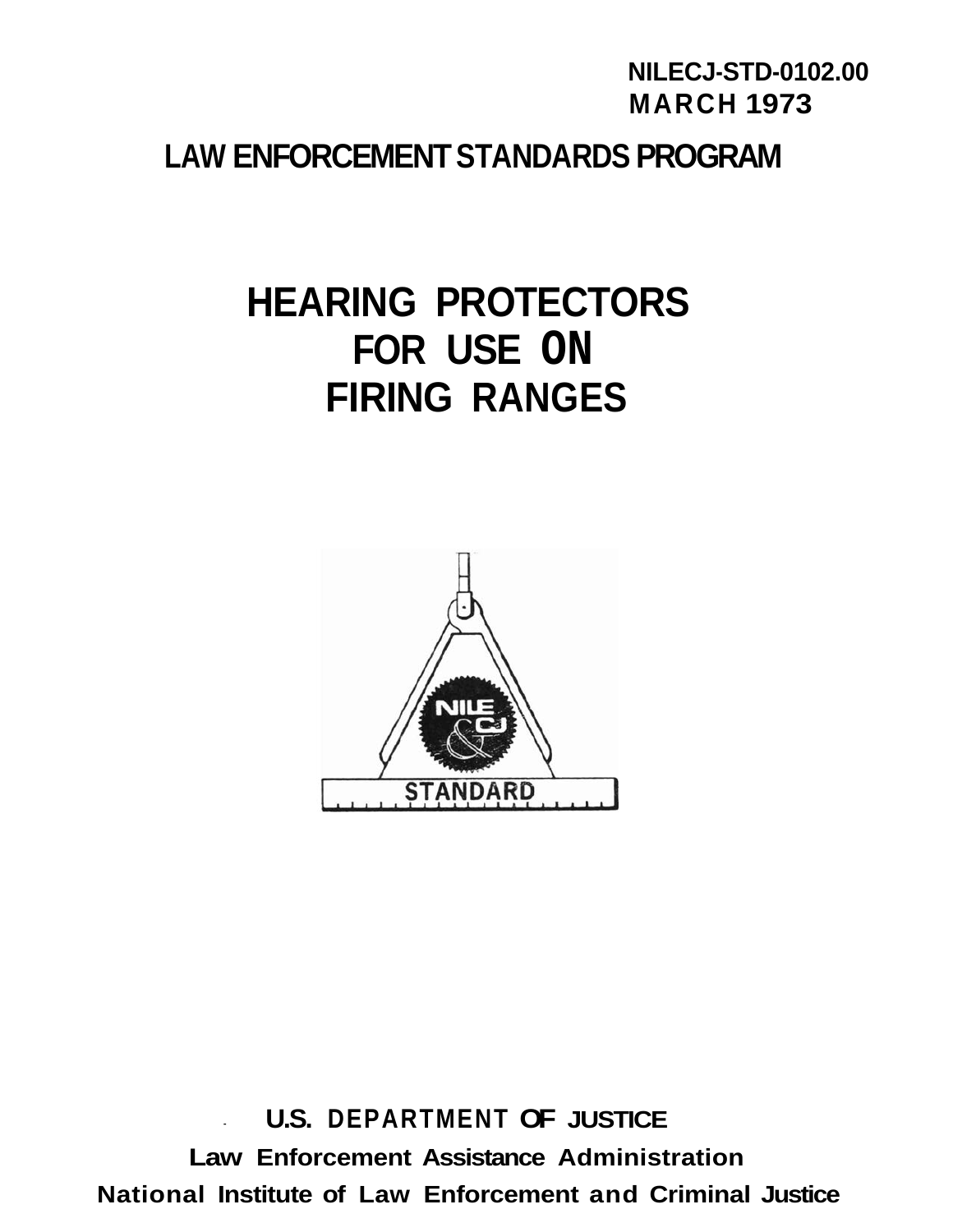# **LAW ENFORCEMENT STANDARDS PROGRAM**

# **NILECJ STANDARD**

# **HEARING PROTECTORS FOR USE ON FIRING RANGES**

**A Voluntary National Standard Promulgated by the National Institute of Law Enforcement and Criminal Justice.** 

**MARCH, 1973** 

# **U.S. DEPARTMENT OF JUSTICE**

**Law Enforcement Assistance Administration National Institute of Law Enforcement and Criminal Justice** 

> For sole by the Superintendent of Documents, U.S. Government Printing Office Washington. D.C. 20402. Price: 40 cents. domestic postpaid; 30 cents, GPO Bookstore **2700-00182 Stock No.**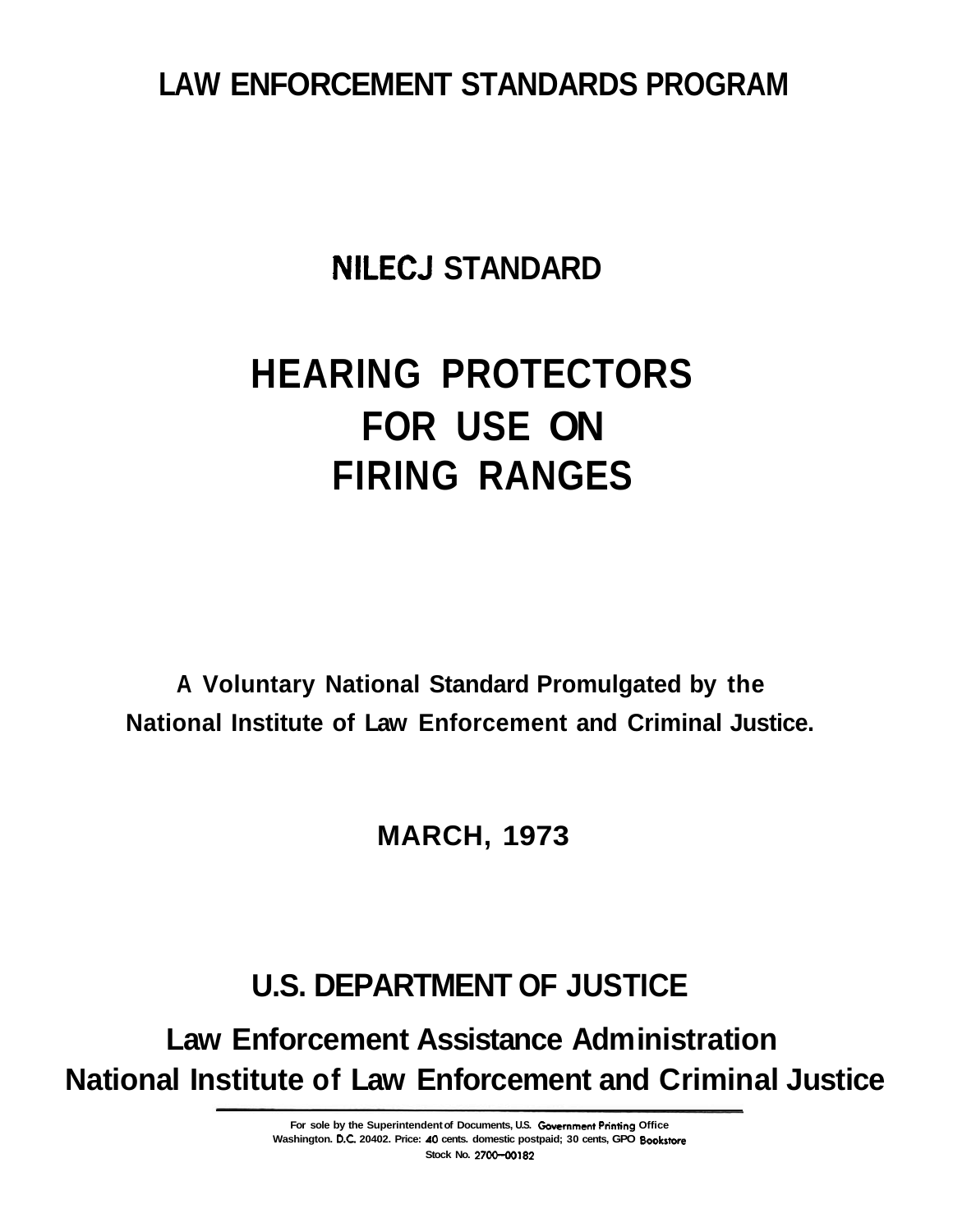#### **ADMLNISTRATION LAW ENFORCEMENT ASSISTANCE**

**Jerris Leonard** *Administrator* 

**Richard W. Velde Clarence M.Coster** *Associate Administrators* 

#### **NATIONAL INSTITUTE OF LAW ENFORCEMENT AND CRIMINAL JUSTICE Martin B. Danziger,** *Assistant Administrator*

#### **DIVISION RESEARCH ADMINISTRATION Harry Bratt,***Director*

## Joseph T. Kochanski, Manager **EQUIPMENT SYSTEMS IMPROVEMENT PROGRAM**

**PROGRAM STANDARDS**  *Manager*  **Lester D. Shubin,** 

#### **ACKNOWLEDGEMENTS**

National Bureau of Standards under the direction of Jacob J. Diamond, Manager, Protective Equipment Program, and Chief of LESL. The technical work was performed by Pearl G. Weissler of the NBS Mechanics Division. Linda K. Smith did the typing and **This standard was formulated by the Law Enforcement Standards Laboratory of the assisted with the editing and final copy preparation.**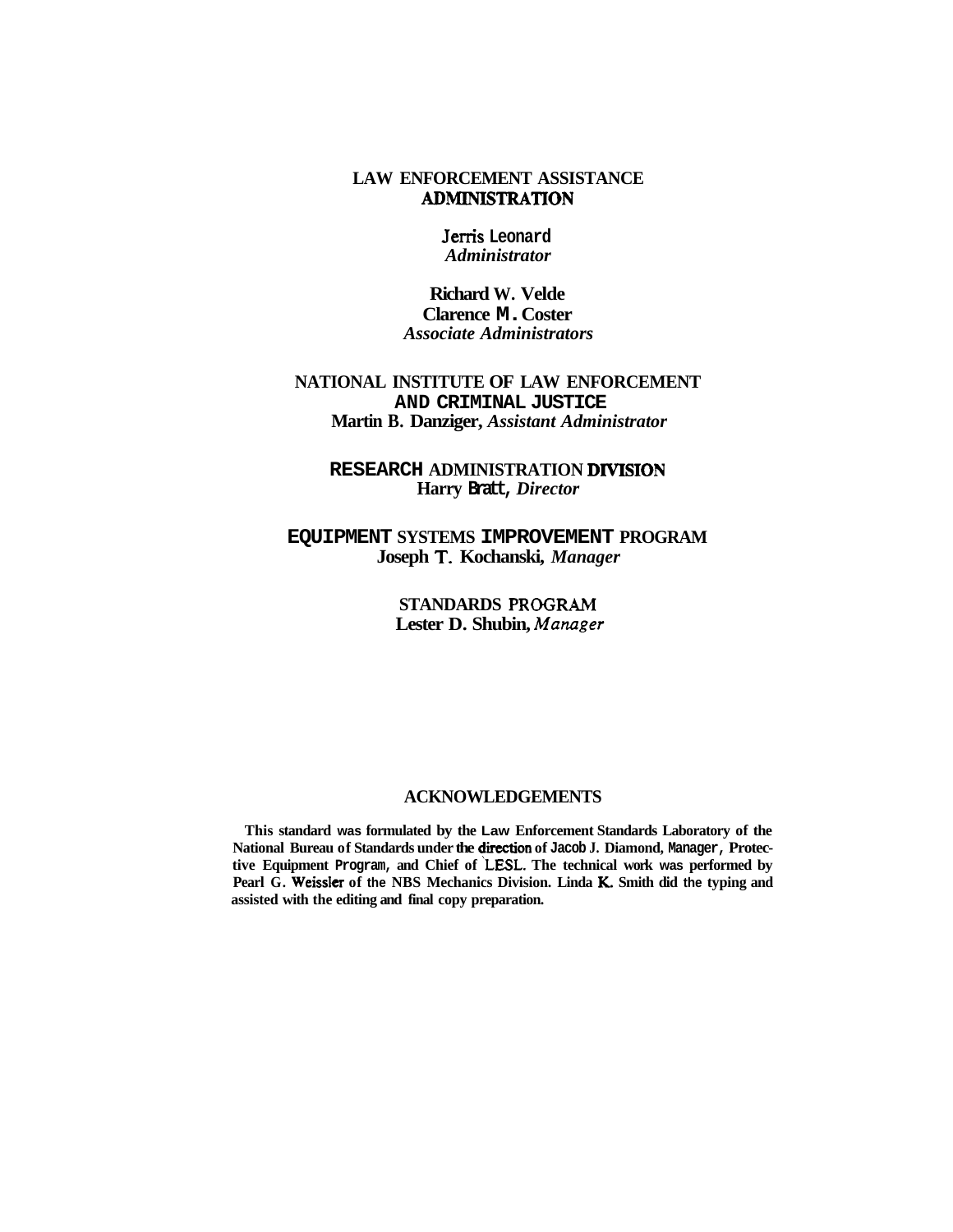# **NILECJ Standard** for **Hearing Protectors for Use on Firing Ranges**

| <b>CONTENTS</b> |  |  |
|-----------------|--|--|
|                 |  |  |

| <b>UUNIENIJ</b>                                                              |   |  |
|------------------------------------------------------------------------------|---|--|
| Foreword                                                                     |   |  |
|                                                                              |   |  |
|                                                                              |   |  |
| 3. Definitions                                                               |   |  |
|                                                                              |   |  |
| 4.1                                                                          |   |  |
| 4.2                                                                          |   |  |
| 4.3                                                                          |   |  |
| 4.4                                                                          |   |  |
|                                                                              |   |  |
| 5.1                                                                          |   |  |
| 5.2                                                                          |   |  |
| 5.3                                                                          |   |  |
| 5.4                                                                          |   |  |
| 5.5                                                                          |   |  |
| 5.6                                                                          |   |  |
| 5.7                                                                          |   |  |
| 5.8                                                                          |   |  |
| Appendix A (State-of-the-Art for Evaluating Hearing Protectors for Impulsive |   |  |
| Sound).                                                                      | 9 |  |
| <b>Bibliography</b>                                                          |   |  |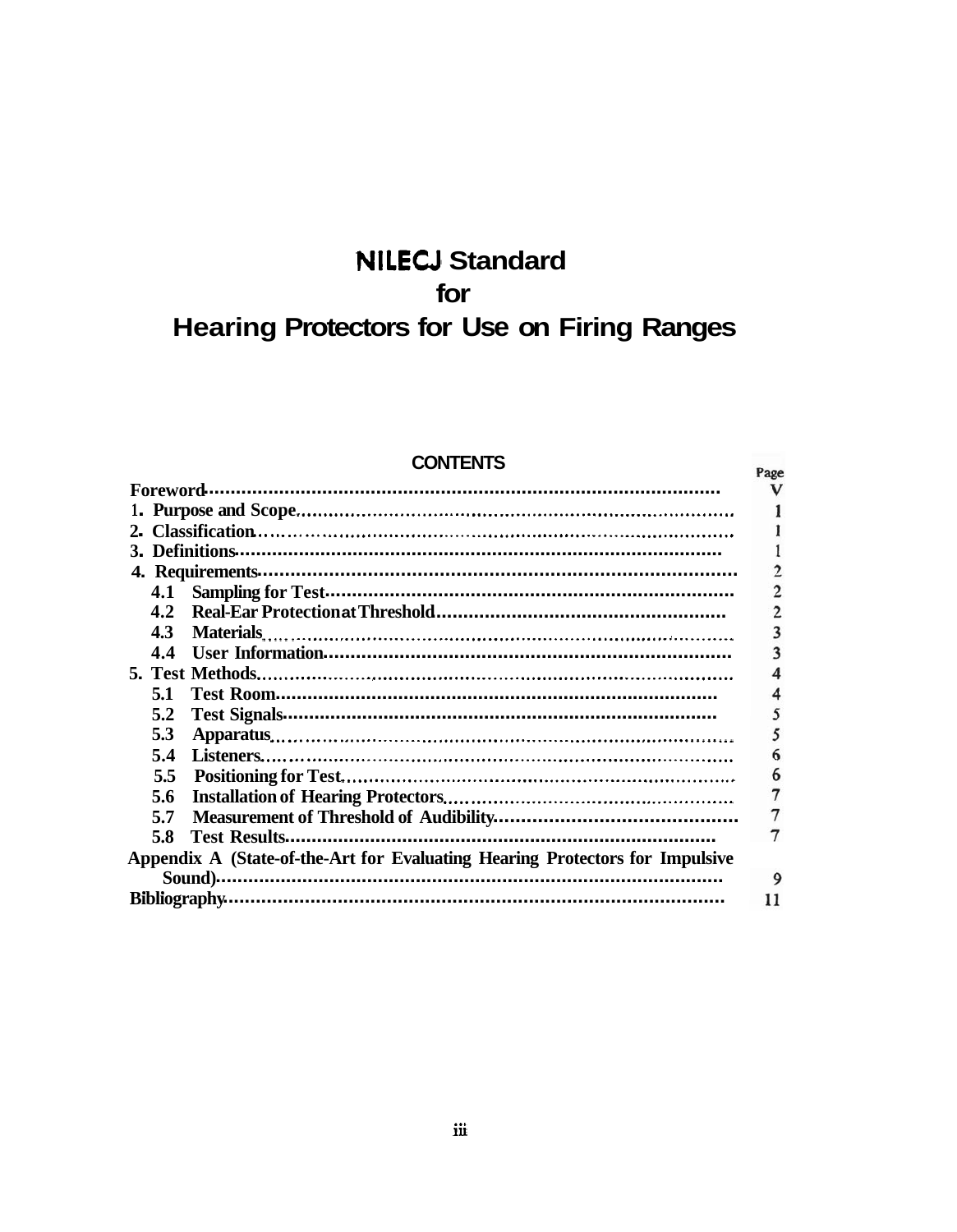## **FOREWORD**

In accordance with Title I, Section 402(b) of the Omnibus Crime Control and Safe Streets Act of 1968, P.L. 90-351, the National Institute of Law Enforcement and Criminal Justice (NILECJ) has established the Law Enforcement Standards Laboratory (LESL)at the National Bureau of Standards.

LESL has been established to conduct research leading to the development and promulgation of national voluntary equipment standards that will assist law enforcement and criminal justice agencies in the selection and procurement of quality equipment. In the course of standards development, LESL is defining minimum performance levels and developing methods for measuring the required performance of equipment designated by NILECJ.

This document, NILECJ *Standard for Hearing Protectors for Use on Firing Ranges,* is a law enforcement equipment standard developed by LESL and issued by NILECJ. Additional standards, as well as user guidelines, state-of-the-art surveys, and other reports are planned for issuance under the LESL program in the areas of protective equipment, communications equipment, security systems, weapons, emergency equip ment, concealed objects detectors, and vehicles.

NILECJ Standards are subjected to continuing review. Technical comments and recommended revisions are invited from all interested parties. Suggestions should be addressed to the Program Manager for Standards, National Institute of Law Enforcement and Criminal Justice, Law Enforcement Assistance Administration, U.S. Department of Justice, Washington, D.C. 20530.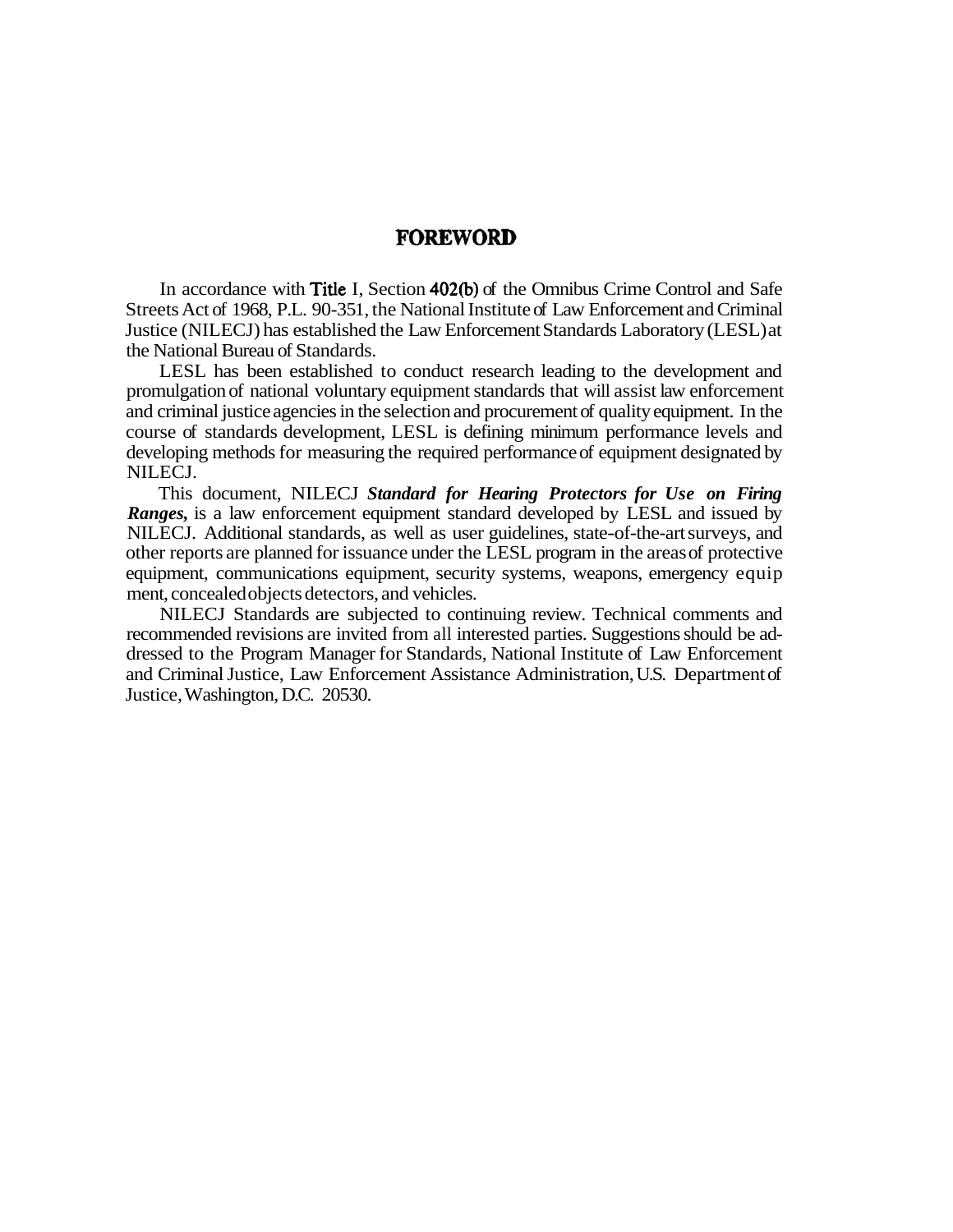# **NILECJ STANDARD for HEARING PROTECTORS FOR USE ON FIRING RANGES**

#### **1. PURPOSE AND SCOPE**

The purpose of this standard is to establish performance requirements and methods **of** test for wearable devices used to protect the auditory system against the excessive sound encountered on firing ranges.

in continuous steady noise situations. No **practical** procedure is yet available to directly discussion of the state-of-the-art is given in appendix A. The described test method measures hearing protection by means of psychoacoustic tests on human subjects, and is based on a method long in use to evaluate protectors worn determine protection against the impulsive noise encountered on firing ranges; a brief

procedure contained in this standard, and consequently the effectiveness of their special features cannot be determined. Nonlinear or amplitude-sensitive devices are not evaluated by the.psychoacoustic

#### **2. CLASSIFICATION**

The following types of hearing protectors are covered in this standard.

- **2.1 Earplugs**
- **2.2 Earmuffs**
- 2.3 Earplugs and **Earmuffs Worn** in Combination

#### **3. DEFINITIONS**

#### **3.1 Ear Implantation**

The join between the **ear and** the head.

#### **3.2 HearingLevel (of an ear)**

The amount in decibels by which the threshold of audibility for **an** ear exceeds a standard normal threshold.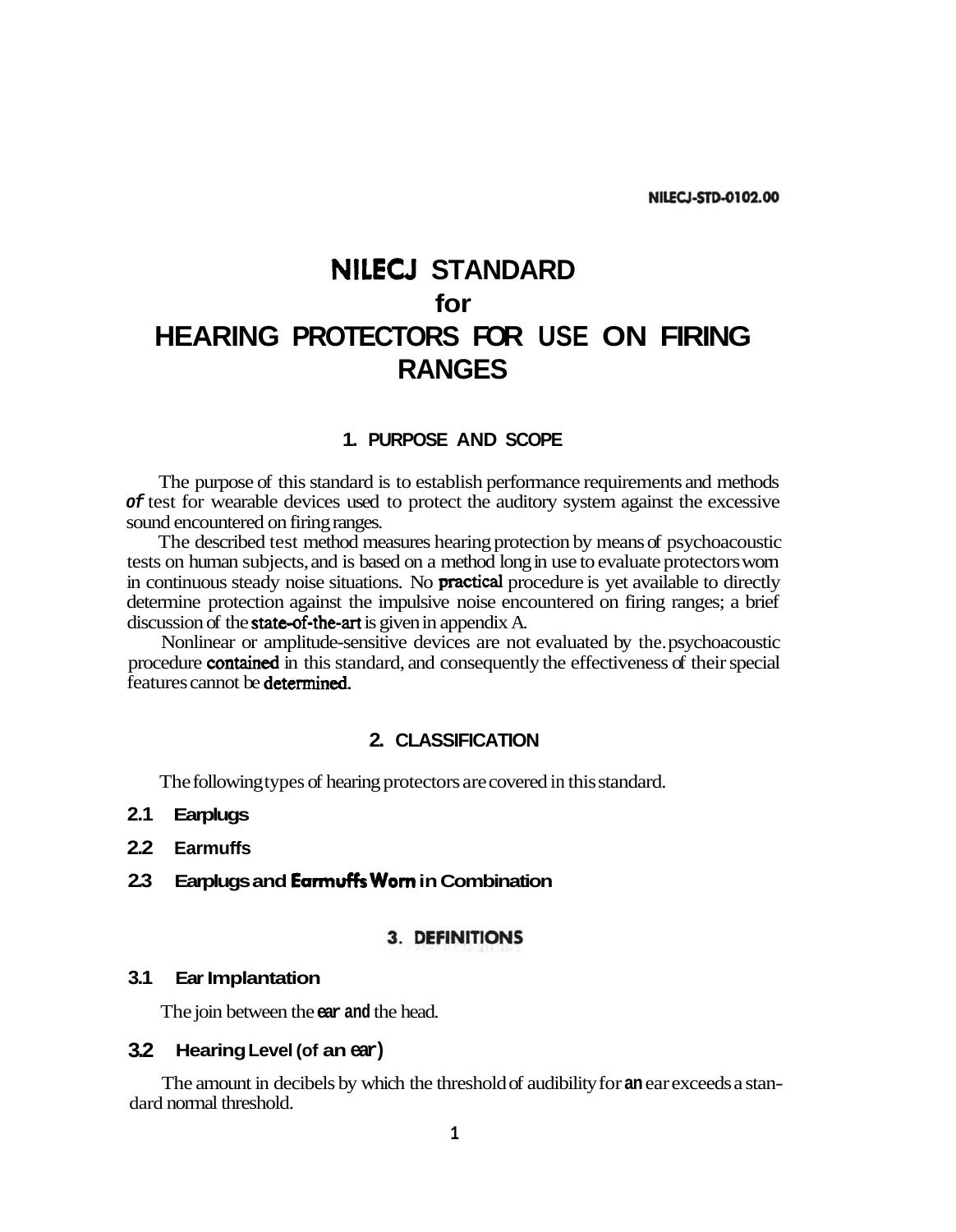# **3.3 Hearing Protector**

A device that is worn to reduce the effect of sound on the auditory system

# **3.4 Impulsive Noise**

A noise characterized by brief excursions of sound pressure (acoustic impulses) which significantly exceed the ambient noise. The duration of a single impulse is usually less than 1 second.

# **3.5 Nonlinear or Amplitude-Sensitive Hearing Protector**

A hearing protector whose attenuation is a function of the sound pressure level.

# **3.6 Occluded Threshold of Audibility**

The minimum sound pressure level of a specified signal that is capable of evoking an auditory sensation in a specific fraction of trials when a hearing protector is worn.

# **3.7 Open Threshold of Audibility**

The minimum sound pressure level of a specified signal that is capable of evoking an auditory sensation in a specified fraction of trials when a hearing protector is not worn,

# **3.8 Real-Ear Protection at Threshold**

The mean value of the occluded threshold of audibility in decibels minus the open threshold of audibility in decibels for all listeners on all trials.

# **Ha) 3.9 Sound Pressure Level (in decibels**

pressure is to be understood. The reference sound pressure is 20 micropascals  $(20\mu\text{Pa})$ . Twenty times the logarithm to the base 10 of the ratio of the pressure of a sound to the reference sound pressure. Unless otherwise specified, the effective (root-mean-square)

# **3.10 Steady Noise**

are negligibly small) during the period of observation. A noise whose sound pressure level remains essentially constant (that is, fluctuations

# **4. REQUIREMENTS**

# **4.1 Sampling for Test**

A sample of at least 10 sets of hearing protectors, consistent with the requirements of sections 5.4.1 and 5.6, shall be selected for test at random, using a set of random numbers or an equivalent procedure.

# **4.2 Real-Ear Protection at Threshold**

The hearing protector, when used in accordance with the manufacturer's instructions and tested in accordance with section 5, shall provide minimum real-ear protection at threshold as set forth in table 1.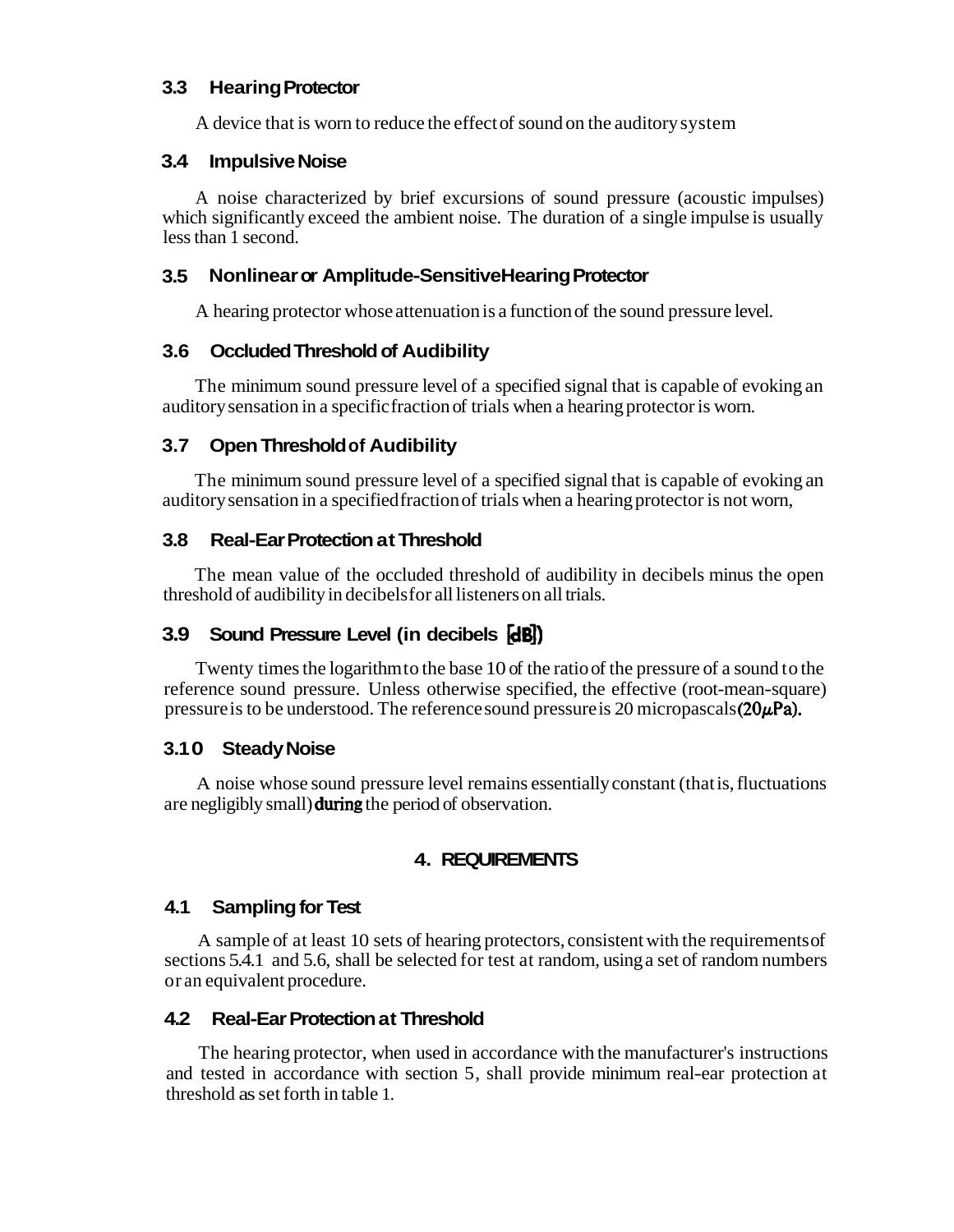| <b>Test</b><br>frequencies<br>Group<br>(Hz) |                                     | Minimum group protection**<br>(decibels) |       | <b>Minimum single frequency</b><br>protection (decibels) |                                                         |
|---------------------------------------------|-------------------------------------|------------------------------------------|-------|----------------------------------------------------------|---------------------------------------------------------|
|                                             |                                     | <b>Muffs</b>                             | Plugs | <b>Muffs</b>                                             | Plugs                                                   |
| A                                           | 125<br>250                          | 25                                       | 25    | <b>None</b><br><b>None</b>                               | <b>None</b><br><b>None</b>                              |
| в.,                                         | 500<br>1000<br>2000<br>3000<br>4000 | 185                                      | 135   | 25<br>35<br>35<br>35<br>35                               | 20<br>None<br><b>None</b><br><b>None</b><br><b>None</b> |
|                                             | 6000<br>8000                        | 60                                       | 55    | <b>None</b><br><b>None</b>                               | <b>None</b><br><b>None</b>                              |

**I. TABLE** -*Real-Ear Protection at Threshold Requirements\** 

**\*This standard does not apply to nonlinear or amplitude-sensitive devices.** 

**\*\*The group protection is the sum of the real-ear protections at threshold for all of the test frequencies in that group.** 

#### **4.3 Materials**

**4.3.1** Hearing protectors intended to be **used more** than once shall be made of materials that are capable of being easily cleaned and disinfected.

4.3.2 Materials coming into contact with the body shall not be **harmful** or irritating, and shall be resistant to damage by skin oil, hair oil, and ear **wax.** 

4.3.3 Where applicable, protectors shall comply with **anthropometric** datafor head and ear sizes falling within the 5th and 95th percentile range, as given in figure 1. This is not intended to exclude earmuffs whose dimensions are based upon **ear** implantation measurements.

# **Information 4.4 User**

#### **Manuol 4.4.1 User**

The following items of information regarding the construction, performance and use of hearing protectors shall be provided by the manufacturer to the user:

- (a) Real-ear protection at threshold at the nine test **frequencies** given in table I, including identification of the testing organization.
- (b) Overall weight.
- (c) Any conditions such as temperature under which the protector should not **be**  used.
- (d) Instructions for cleaning, disinfecting, maintenance, and use.
- (e) List of available spare parts.

#### **4.4.2 Marking**

facturer's name. Earplugs shall be marked on the container and **earmuffs** shall be marked Hearing protectors shall be permanently marked with the model number and **manu**on the muffs themselves.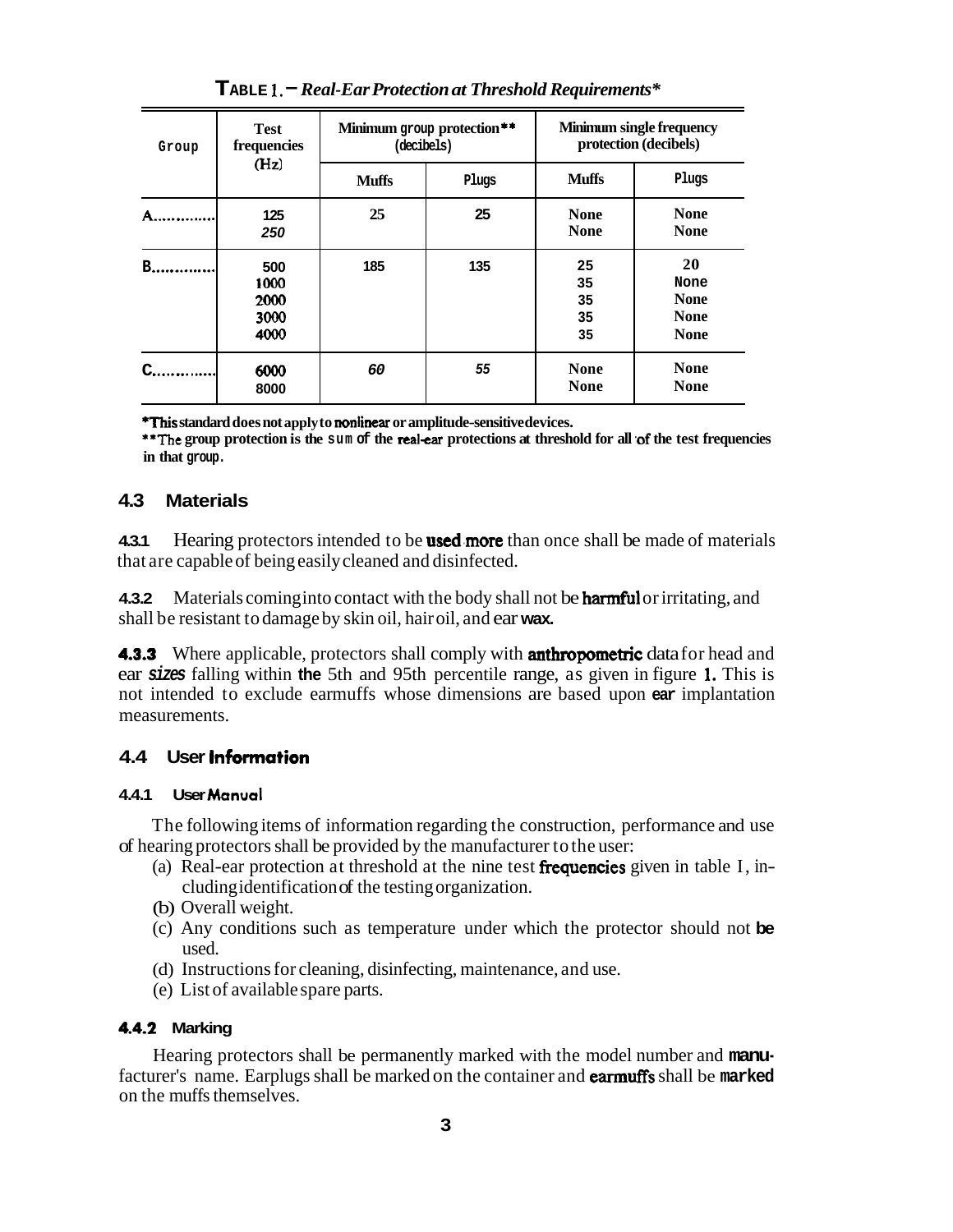

| <b>Dimension</b>          | 95th percentile<br>5th percentile |                              |                        |                              |
|---------------------------|-----------------------------------|------------------------------|------------------------|------------------------------|
|                           | mm                                | in                           | mm                     | in                           |
| $\text{Ear length} =$ $L$ | 117<br>128<br>56<br>30            | 4.61<br>5.04<br>2.21<br>1.19 | 142<br>156<br>72<br>41 | 5.59<br>6.14<br>2.84<br>1.61 |

1. *-Anthropometric*  **FIGURE Dimensions** 

#### 5. **TEST METHODS**

#### 5.1 **Test Room**

#### **5.1.1 Ambient Noise**

The ambient noise at the position of the listener (see 5.4) in the test **room** shall not exceed the values given in table 2 with the listener absent **from** the room, with instrumentation on and no test signal present.

In addition, there should be no noise audible to the listener when the listener is seated in the test room, with instrumentation on and no test signal present

#### **5.1.2** Room Interior Characteristics

The objective should be a sound field such that, with reasonable unavoidable movement of the head, the sound level at the listener's **ears** does not change significantly. An anechoic or anechoic-like chamber is required to obtain this sound field. A room interior and the positions of the listener and loudspeaker will satisfy requirements if, at all test frequencies up to and including4000 Hz, the sound pressure level remains within a range of 6 dB as a microphone is moved, relative to the position of the center of the listener's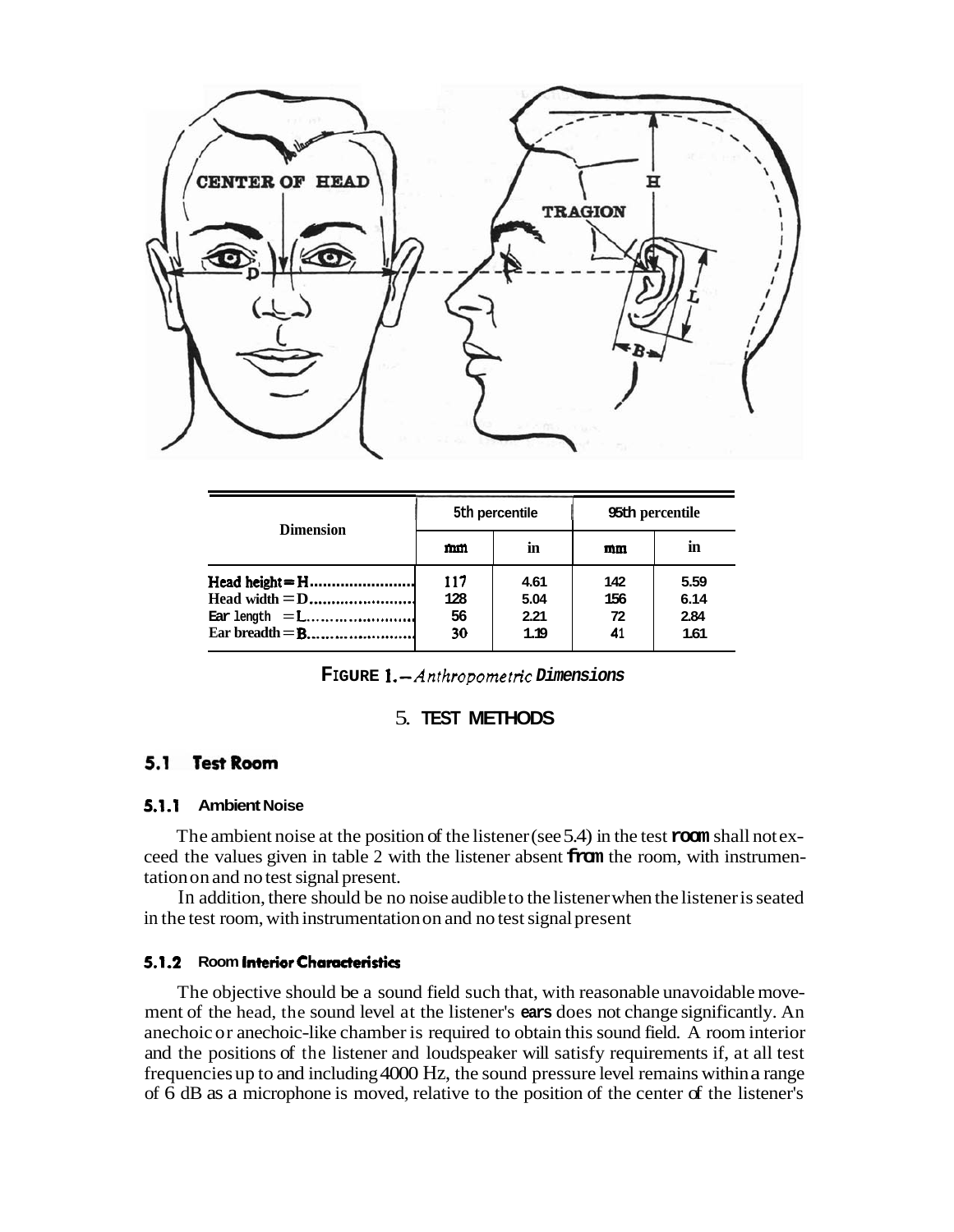head (see fig. 1),  $\pm$  3 inches in the front-back,  $\pm$  6 inches in the up-down and  $\pm$  6 inches in the left-right dimensions. The difference between sound pressure levels at the extreme left-right positions shall not exceed 2 dB. These measurements are to be made when the listener is absent from the room.

| <b>Frequencyin hertz</b> |       | Level in decibels |                        |  |  |
|--------------------------|-------|-------------------|------------------------|--|--|
| Limits                   |       | <b>Center</b>     | (reference $20\mu$ Pa) |  |  |
| 90                       | 180   | 125               | 24.5                   |  |  |
| 180                      | 355   | 250               | 18.5                   |  |  |
| 355                      | 710   | 500               | 16.0                   |  |  |
| 710                      | 1400  | 1000              | 16.0                   |  |  |
| 1400                     | 2800  | 2000              | 14.0<br>٠              |  |  |
| 2800                     | 5600  | 4000              | 9.5                    |  |  |
| 5600                     | 11000 | 8000              | 21.0                   |  |  |

*Ban&*  **TABLE** 2.-*Maximum Permissible Ambient Noise in Octave* 

#### **5.2 Test Signals**

Pure tones shall be used as test signals for measuring real-ear protection at threshold 8000 Hz. Interrupted tones, or pulsed tones with a 50 percent duty cycle, without audible for at least the following frequencies: 125,250,500, 1000,2000,3000,4000,6000 and transients and with **an**"on time"of 1 second shall be used.

#### **5.3 Apparatus**

#### **5.3.1 Signal Generator**

at each of the test frequencies specified in 5.2. The frequency provided shall be accurate within  $\pm 1$  percent. A pure-tone oscillator shall be used which is capable of supplying sinusoidal voltage

#### **5.3.2 On-Off Switch**

the output voltage level operating the loudspeaker to attain a value more than one dB The signal on-off switch shall operate in such a manner that no transients or extraneous frequencies are audible to the listener. After operation of the switch, the time required for the sound pressure of the test signal to rise from  $-20$  dB to  $-1$  dB relative to its final steady value shall be not less than 0.02 second and not more than 0.1 0 second, and the time required for the sound pressure of the signal to decay by 20 dB shall be not less than 0.005 second and not more than 0.10 second. The operation of the switch shall not cause above its steady state.

#### **5.3.3 Power Amplifier**

The power amplifier shall be capable of furnishing sufficient electrical power to the loudspeaker to produce the signal levels required in 5.3.5. (See 5.1.1 for noise level requirements.)

#### **5.3.4 Attenuator**

The attenuator shall include steps of 2 dB or smaller. The choice of attenuator will de-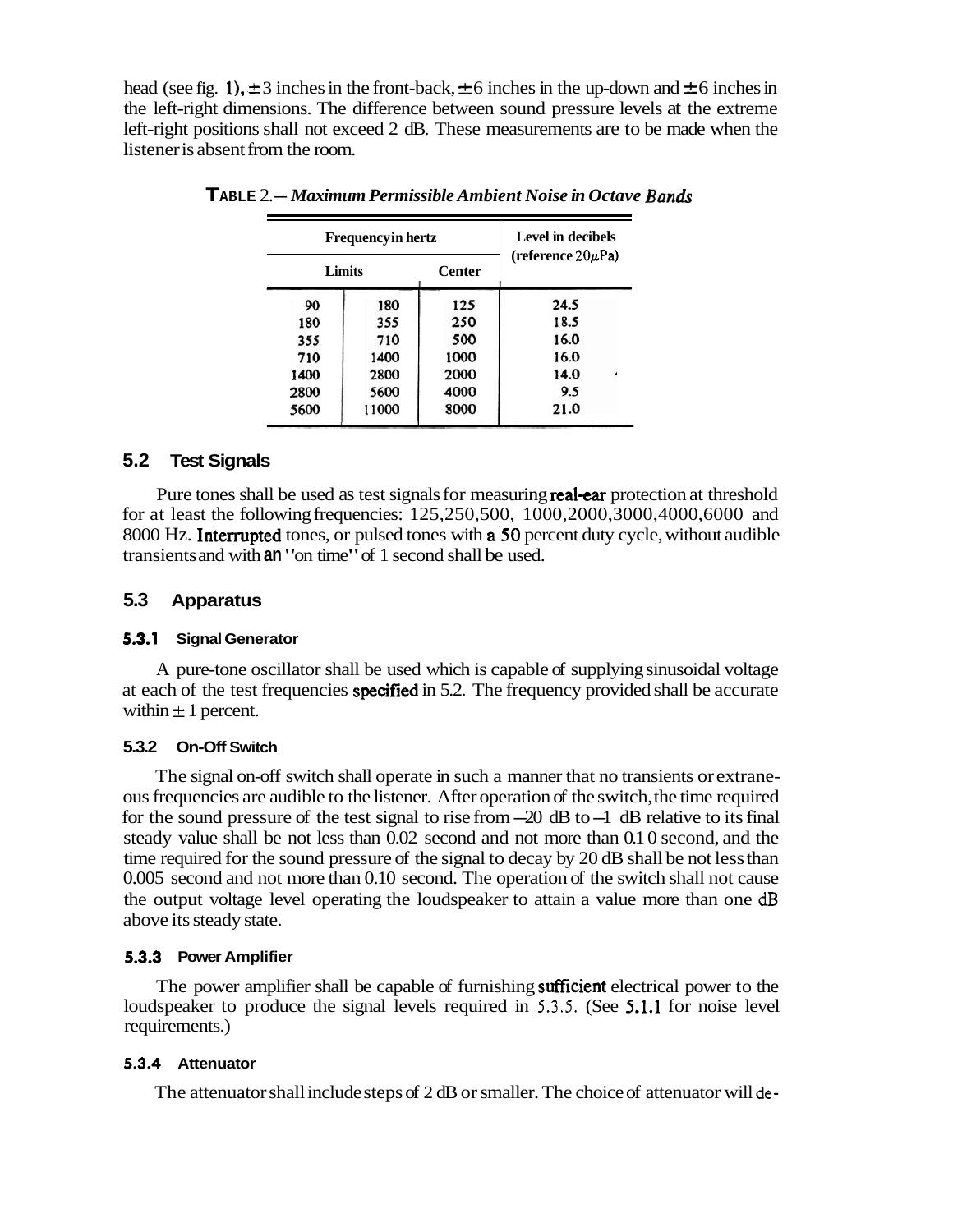pend upon the audiometric procedure used (see 5.7.2). If the listener controls the **attenua**tor, a Bekesy-type continuous **recording** attenuator or a step attenuator may be used In the latter case, an additional attenuator should be controlled by the experimenter. The **atdB**  tenuator shall be calibrated within **1.0** dB or less, and the tolerance between adjacent 2 steps shall be no greater than 0.5 dB.

#### **5.3.5 Loudspeaker**

cies to 10 dB above the occluded threshold of audibility at 125 Hz and 20 dB above the oc-The loudspeaker shall be capable of producing a sound pressure level at the listener's position that ranges from **10** dB below the open threshold of audibility at all test frequencluded threshold of audibility at the remaining test frequencies.

## 5.3.6 Distortion

Each component of the apparatus shall be selected so that the entire system produces less than 5 percent total harmonic distortion, measured **at** the listener's position. No extraneous noise shall be audible under the conditions of use.

#### **5.3.7 SignalingDevice**

require a means of signaling when he hears. Any simple device such as a pushbutton If the experimenter controls the attenuation throughout the test, the listener will switch that controls a light may be used. If the listener adjusts his own attenuator, the signal could be used to indicate that he has completed a threshold

#### **5.3.8 Head-PositioningDevice**

head any vibrations that might **affect** the measurements. Some means shall be provided for maintaining the listener's head in a constant position, facing the center of the loudspeaker. The device shall not transmit to the listener's

# **5.4 Listeners**

**5.4.1**  Not less than **10** qualified subjects **as** defined below shall be used

5.4.2 Listeners to be used in the tests described below shall have no more than **10 dB** hearing level at any test frequency in either ear as measured by a standard audiometer (ANSI **S3.6-1969).** 

**5.4.3** No listener shall be selected as a subject for these tests whose variability for the open threshold of audibility described under 5.7 is such that the **range**on three successive open threshold measurements at **any** single test frequency from 500 through **4000** Hz is greater than 6 dB.

**5.4.4**  Listeners who obtain an adequate acoustic fit with the test item (5.6) may not be dismissed for reporting small amounts of protection if they satisfy the other requirements of this standard.

their expected performance (5.4.3). 5.4.5 Listeners shall be completely informed regarding the test situation, procedure and

# **5.5 Positioning for Test**

The listener shall be seated facing the loudspeaker, with his head fixed by the head-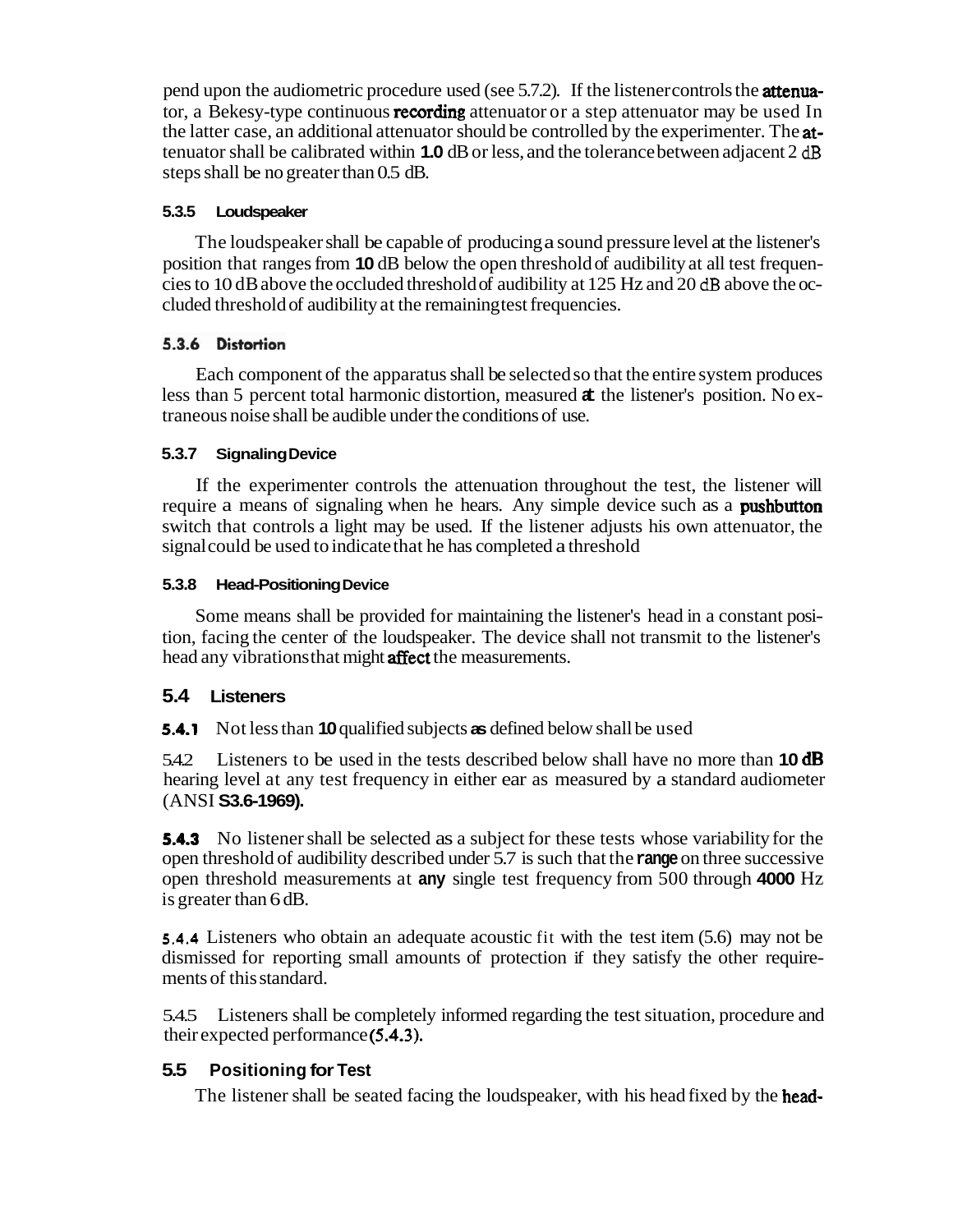positioning device. The loudspeaker shall be mounted in such a way that its axis is essentially horizontal and directed toward the center of the listener's head. In many rooms it will be found advantageous to place the loudspeaker in one corner so that its axis is along one of the diagonals of the room.

## **5.6 Installation of Hearing Protectors**

used throughout the test. Earplugs shall be inserted or **earmuffs** shall be put on by the position is approximately 70 dB above  $20\mu\text{Pa}$ . It shall be the responsibility of the experi-Each listener is to be provided with his own personal set of hearing protectors to be listener himself, while he is seated in the test chair and while in the presence of a white noise over the audible frequency range whose overall sound pressure level at the listener's menter in charge of the tests to see that the proper size of hearing protector is selected for each listener and to instruct each listener so that the hearing protector is installed according to instructions from the manufacturer. The listener shall also be instructed to manipulate the hearing protectors until the noise appears to be minimal Then the noise shall be turned off.

## **5.7 Measurement of Threshold of Audibility**

**5.7.1** The experimenter and all electronic equipment shall be located outside the test room except for the loudspeakers, listener attenuator (if used), and signaling device.

**5.7.2** The listener shall be seated in the test room with no signals present for a period of **5**  minutes prior to testing to allow him to accommodate to the test situation. At each of the test. frequencies (5.2) the attenuation shall be varied until a level is reached at which the signal is just audible. This level is the threshold of audibility. Any standard psychophysical or audiometric technique suitable for threshold determination of pure tones may be used provided the same technique is used throughout the tests.

are taken in each set (open first or occluded first) shall be alternated. **5.7.3** For each listener, the open threshold for **all** test frequencies and the occluded threshold for all test frequencies shall be measured consecutively with a short rest period in between. At least three sets of open and occluded thresholds for each listener shall be measured, with a rest period in between sets. The order in which the thresholds

**5.7.4** When a listener **non-recording** attenuator is used, the experimenter attenuator listener attenuator shall **differ** from trial to trial. shall be varied for each presentation so that the level of the test signal presented to the

#### 5.8 **Test Results**

## 5.8.1 Calculation of Real-Ear **Protection** at Threshold

The input voltage to the experimenter attenuator and the sum of the experimenter and listener attenuation should be recorded for each trial. For each frequency, the real-ear protection at threshold is equal to the mean voltage level on the loudspeaker corresponding to the occluded threshold of audibility minus the mean voltage level corresponding to the open threshold of audibility for all listeners for all trials, the voltage difference to be expressed in decibels. If the voltage to the experimenter attenuator remained fixed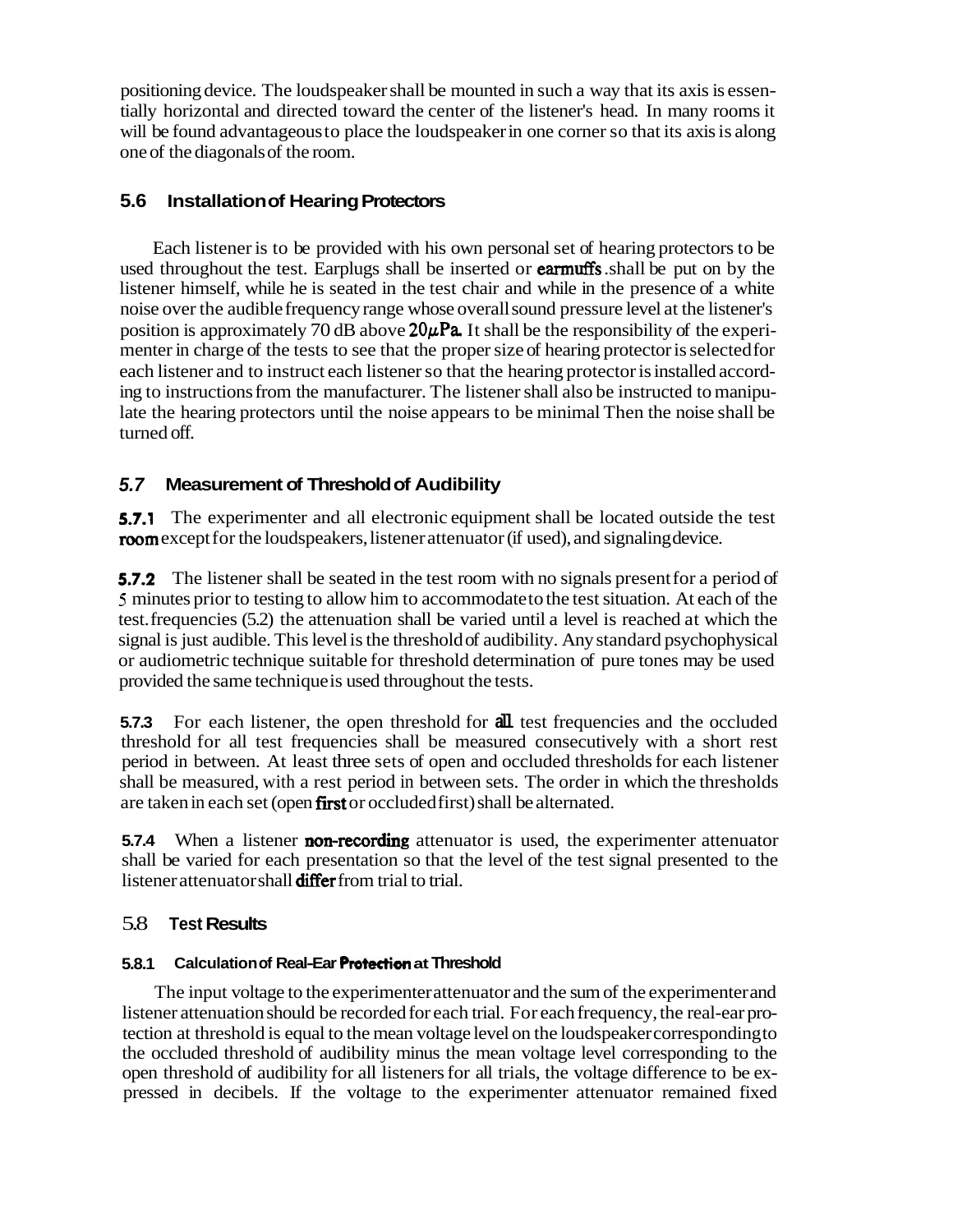throughout the test, then the real-ear protection at threshold is simply the mean attenuator setting for the open threshold of audibility minus the mean attenuator setting for the occluded threshold of audibility.

#### **Presentation 5.8.2 of Results**

The **real-ear** protection at threshold shall be reported for at least each of the nine specified test frequencies. The data shall be summarized in a table that displays real-ear protection at threshold as a function of frequency.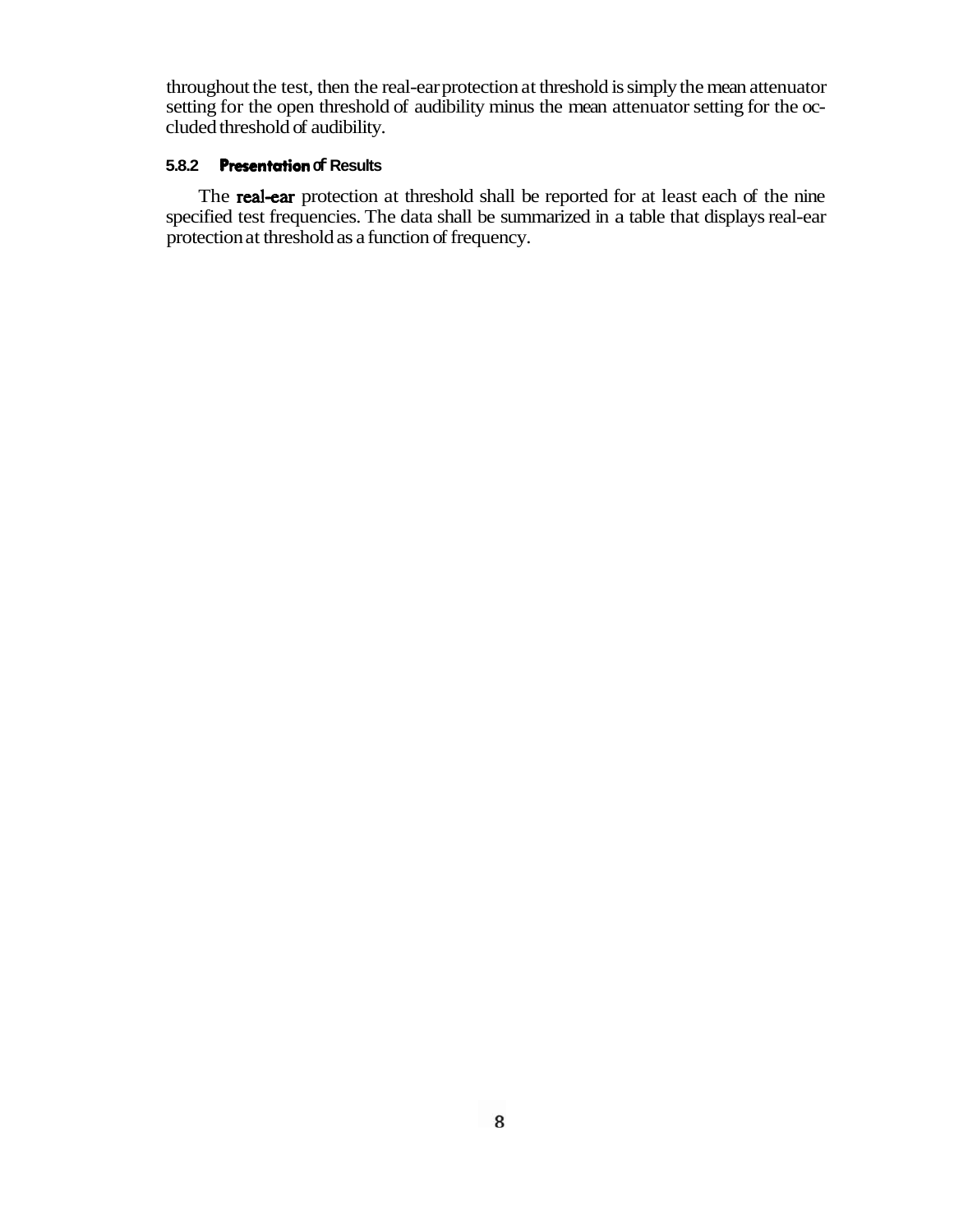#### **APPENDIX A**

#### **State-of-the-Art for Evaluating Hearing Protectors for Impulsive Sound**

It is well known that exposure to excessive sound can cause hearing damage. Ideally, order to prevent damage by means of hearing protectors one must

- (a) know the risk of hearing impairment due to exposure to **different** sounds,
- (b) be able to measure the relevant parameters of the sound, and,
- (c) through tests on hearing protectors, choose one which will attenuate the sound to safe levels.

These three conditions can be met reasonably well for continuous steady noise. One can measure the noise level with a sound level meter with sufficient accuracy. From established damage risk criteria (see Baughn 1971) one can determine whether the levels present a risk for hearing damage, and (providing the levels are not too high) one can choose a hearing protector from real-ear protection data at threshold and be reasonably certain that for most people the noise will be attenuated to safe levels.

For impulsive noise, such as from **gunfire**, the situation is not as clear. A tentative imum peak pressure level permitted is 164 dB (without ear protection) for the shortest pulses (25 microseconds duration each). As the duration increases, (i.e., from echoes in a damage risk criterion for impulsive noise was recently proposed by the Committee on Hearing, Bioacoustics, and Biomechanics (CHABA) of the National Academy of Sciences-National Research council. The criterion is intended to protect all but the most susceptible 5 percent of exposed individuals. It represents tolerance limits for 100 impulses distributed over a period of 4 minutes to several hours on any single day. The maxreverberant indoor firing range) the permitted peak pressure level decreases, dropping to a terminal level of 138 dB for durations of 200 to 1,000 milliseconds. The permitted level is reduced by 5 dB for each tenfold increase in the number of impulses.

Measurement of the relevant **parameters** in impulsive noise requires more sophisticated techniques and instrumentation than for steady noise. For the latter, a reading of the output meter of a sound level meter has been found very useful. For impulsive noise such as gunfire, the sound level meter is too slow and cannot follow the sharp rise in sound pressure. Instead, one must use a broad-band transducer such as a small condenser microphone, and a cathode-ray oscilloscope.

firearms used by policemen. However, Acton and Forrest (1968) found the peak pressure Little has been published on the peak pressure levels or the signal durations of the level 2 feet from a short-barrel caliber .22 pistol to be 160 dB. The duration, in an indoor range, was 5 milliseconds. The maximum permitted level for this duration under the CHABA criterion is 148 dB. Therefore the use of hearing protectors is clearly necessary.

suring their temporary threshold shift 2 minutes after exposure (TTS<sub>2</sub>), significant data on hearing protectors can be obtained. In this fashion Jacobson, Dyer and Marone (1962) found that properly fitted  $V5IR$  earplugs attenuated peak pressure levels by more than 20 No practical procedure has been established for determining how much a hearing protector attenuates the peak pressure level of an impulsive sound. By the extreme method of exposing people to impulsive sounds both with and without hearing protectors, and meadB.

Although much data on the real-ear protection at threshold for pure tones are availadicated by the work of Coles and Rice (1966). The real-ear protection at threshold for the V5IR earplug and another similar earplug modified to act as a low-pass filter was meable, a clear relationship with the ability of a hearing protector to attenuate impulse peak pressure levels has not been established. That some relationship does exist seems in-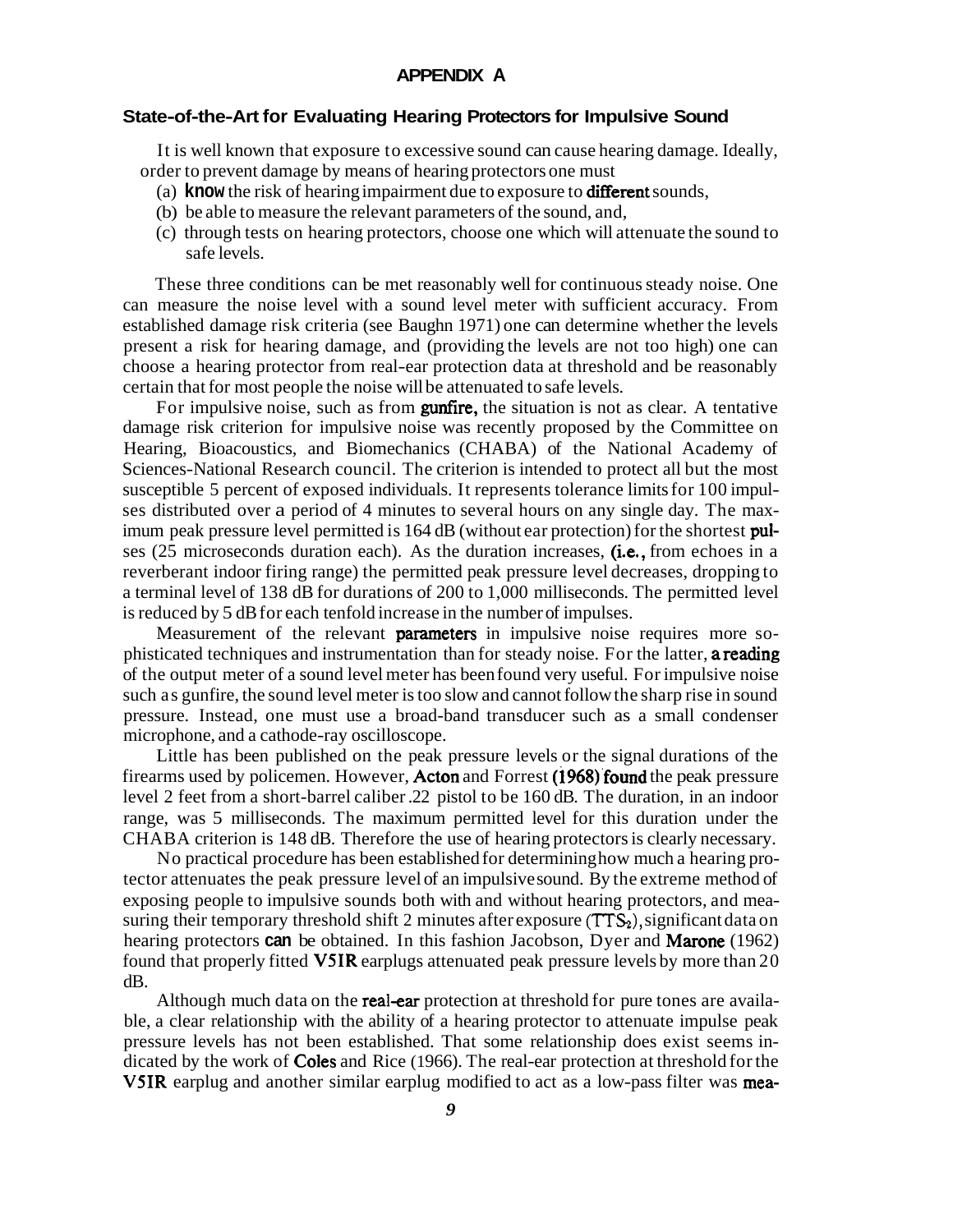cant  $TTS<sub>2</sub>$  in both the low and high frequencies when wearing the second earplug. The drawback to the **efficiency** of a hearing protector in certain impulsive noise fields. sured, and the low-pass feature of the second earplug substantiated. Both earplugs gave adequate protection when worn by men exposed to noise under open range firing conditions. Men exposed to noise under reverberant firing conditions, however, experienced little or no temporary threshold shift when wearing the **VSIR** earplugs, but showed signifiauthors concluded that both low frequency and high frequency attenuation properties afford protection against impulsive noise and that the absence of either may be a serious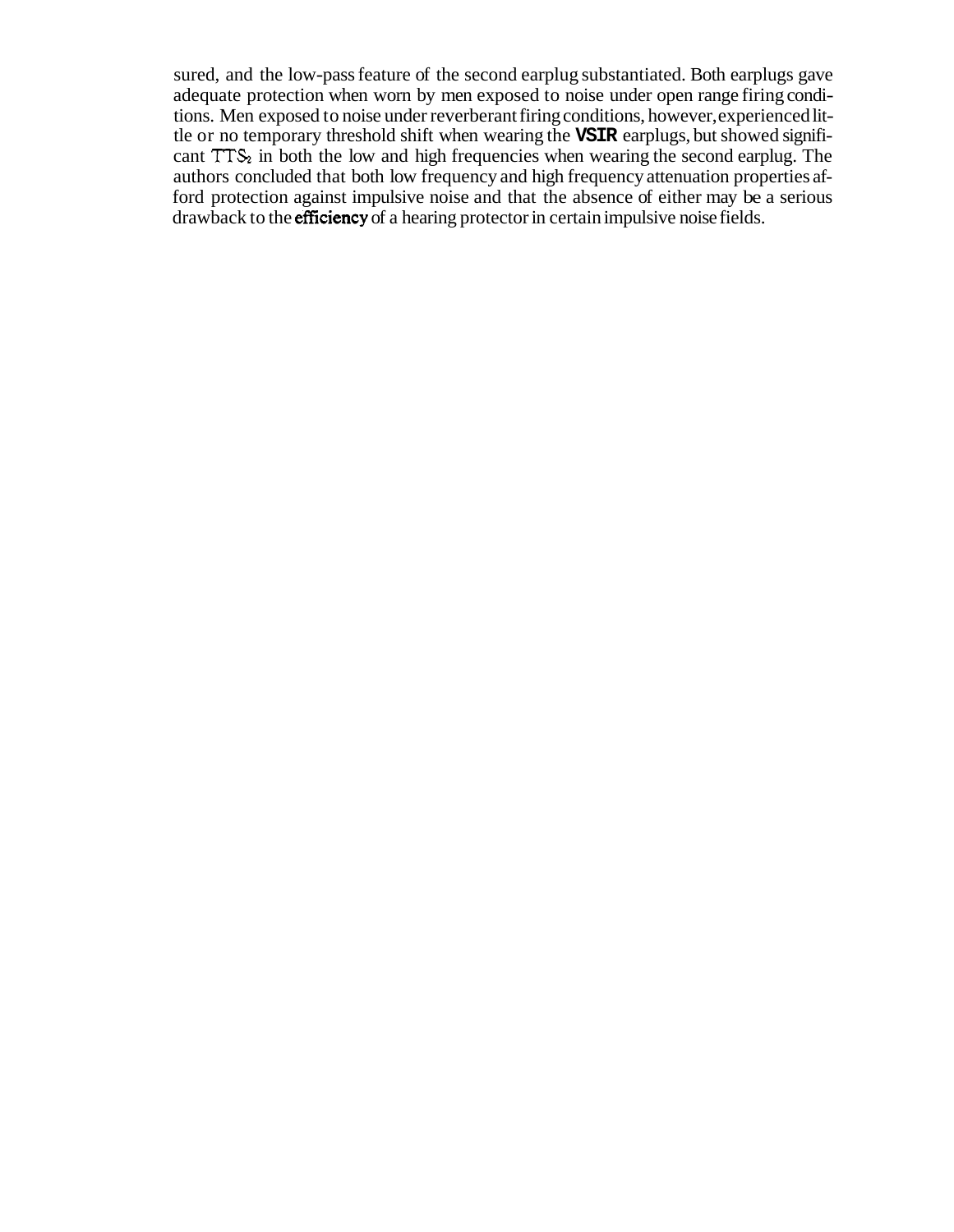#### **BIBLIOGRAPHY**

- Acton, W. I., and Forrest, M. R., (1968) "Hearing Hazard from Small-Bore Weapons," J. Acoust. Soc. Am. 44, 817-818.
- American National Standard Method for the Measurement of the Real-Ear Attenuation of Ear Protectors at Threshold, 224.22-1957.
- Draft#3, corrected to January 1972. American National Standard Practice for Occupational and Educational Hearing Protection, Z137.1, Working
- tenuation of Hearing Protectors, Preliminary draft \*4, corrected to April 1972. American National Standards Institute Method for the Measurement of Real-Ear Protection and Physical At-

American National Standard Specifications for Audiometers, S3.6-1969.

- Machetan National Standard Specifications for Fideometers, 25.6 1969. Fort **Knox**, Ky.
- Baughn, L., (1971) "The Risk of Hearing Impairment **as** a Function of Noise Exposure," Proceedings Purdue Noise Conference 1971, available from Dr. M. J. Crocker, School of Mechanical Engineering, Purdue University, Lafayette, Ind.
- **Canadian Standards Association Standard <b>294.2-1965**, "Hearing Protectors."
- Coles, R. R. A, and Rice, C. G., (1966) "Speech Communications Effects and Temporary Threshold Shift Reduction Provided by VSIR and Selectone-K Earplugs Under Conditions of High Intensity Impulsive Noise," J. Sound and  $\check{\text{V}}$ ibration 4,156-171.
- **Creston, J. E.** (1965) "Noise Induced Hearing Loss," The American Riieman, December, 34-36.
- Fairbanks, D. N. F., (1971) "Are You Shooting Your Hearing?" Outdoor Life, October, 57.
- Fairbanks, D. N. F., (1971) "Are You Shooting Your Hearing?" Outdoor Life, October, 57.<br>Gifford, E. C., Provost, J. R., and Lazo, F. (1965) "Anthropometry of Naval Aviators-1964," NAEC-ACEL-533, AD 626322.
- 533, AD 626322.<br> **Hertzberg,** H. T. E., et al., (1954) "Anthropometry of Flying Personnel-1950," Air Research and **Develop**ment Command, Wright Patterson Air Force Base, Ohio, WADC-TR 52-231 · 1950.
- B., B., Dyer, E. M., and Marone, R. J., (1962) "Effectiveness of the VSIR Ear Plug with Impulse Pressures up to 8 psi," U.S. Army Technical Memorandum 1-63, Human Engineering Laboratories, Aberdeen **Md,**  Proving Ground, AD 401212.
- Military Standard, "Aural Protector, Sound," MIL-STD-1431, Septembers, 1969, U.S. Dept. of Defense.
- Military Specification, "Protector, Sound, Aural," **MIL-P-38268B,** March 25,1971, U.S. Dept. of Defense.
- Ward, D. W., "Proposed Damage-Risk Criterion for Impulse Noise (Gunfire)," (U) (July 1968) NAS-NRC Committee on Hearing, Bioacoustics, and Biomechanics. Working Group 57.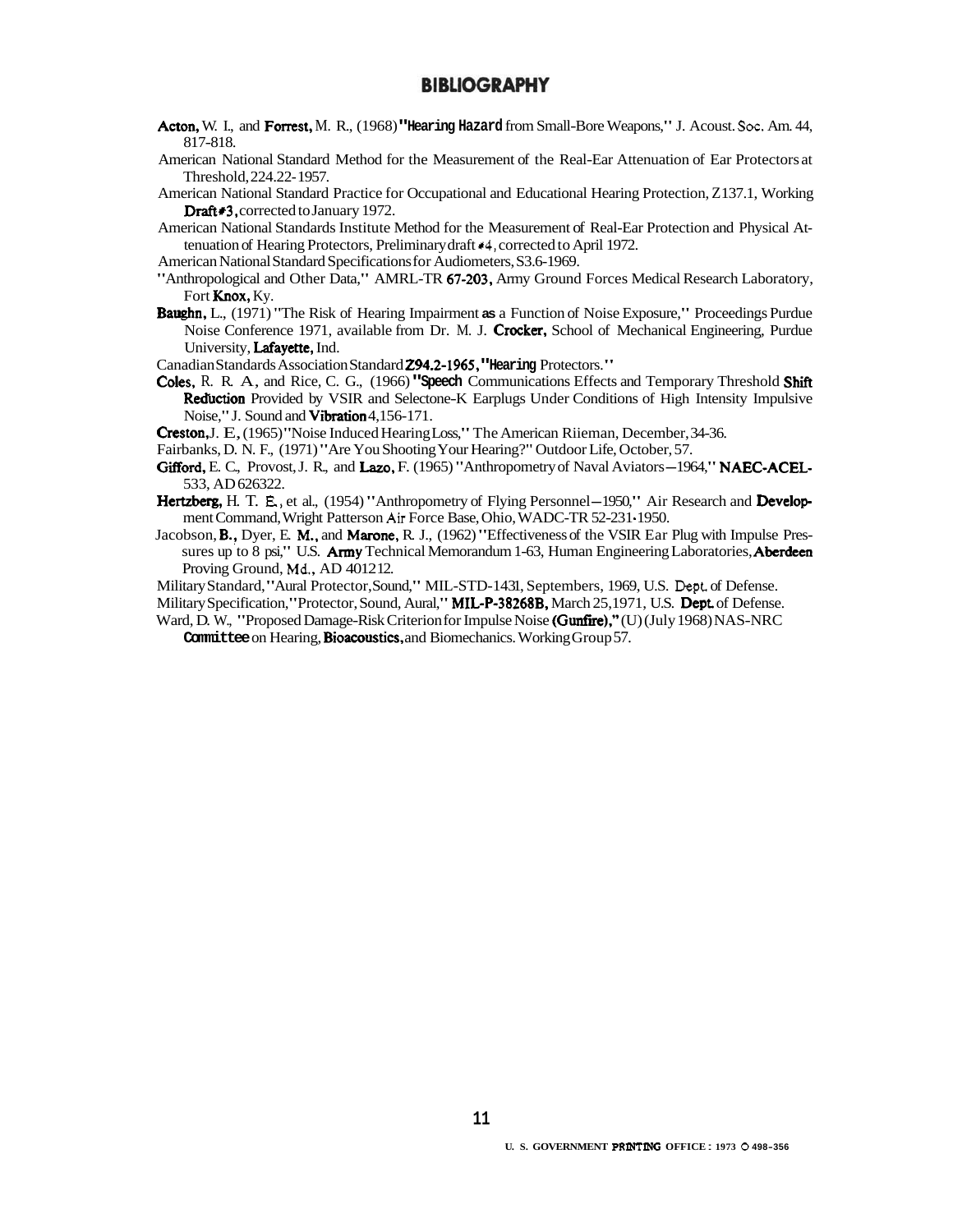## OTHER PUBLICATIONS OF THE LAW ENFORCEMENT STANDARDS PROGRAM\*

#### **Standards**

*N ILECJ-STD-0 10 1.00, March 1972, Ballistic Resistance of Police Body Armor (Stock No. 2700-0155; Price 25 cents).* 

#### **Reports**

- P-RPT-0201.00, May 1972,Batteries Used with **Law** Enforcement Communications<br>Equipment <del>–</del> Comparison and **Performance** Characteristics (Stock No. 2700-0156; *LESP-RPT-020 1.00, May 1972, Batteries Used with* **Law** *Enforcement Communications Price 50 cents).*
- *LESP-RPT-0501.00, May 1972, Emergency Vehicle Warning Devices-Interim Review of the State-of-the-Art Relative to Performance Standards.*

**tration. U.S.Department of Justice, Washington, D.C. 20530. \*Please order publications for which a price is indicated by tiile and stock number, and enclose remittance payable to the Superintendent of Documents. Government Printing Office, Washington, D.C. 20402. Single copies may be obtained from the National Criminal Justice Reference Service, Law Enforcement Assistance Adminis-**